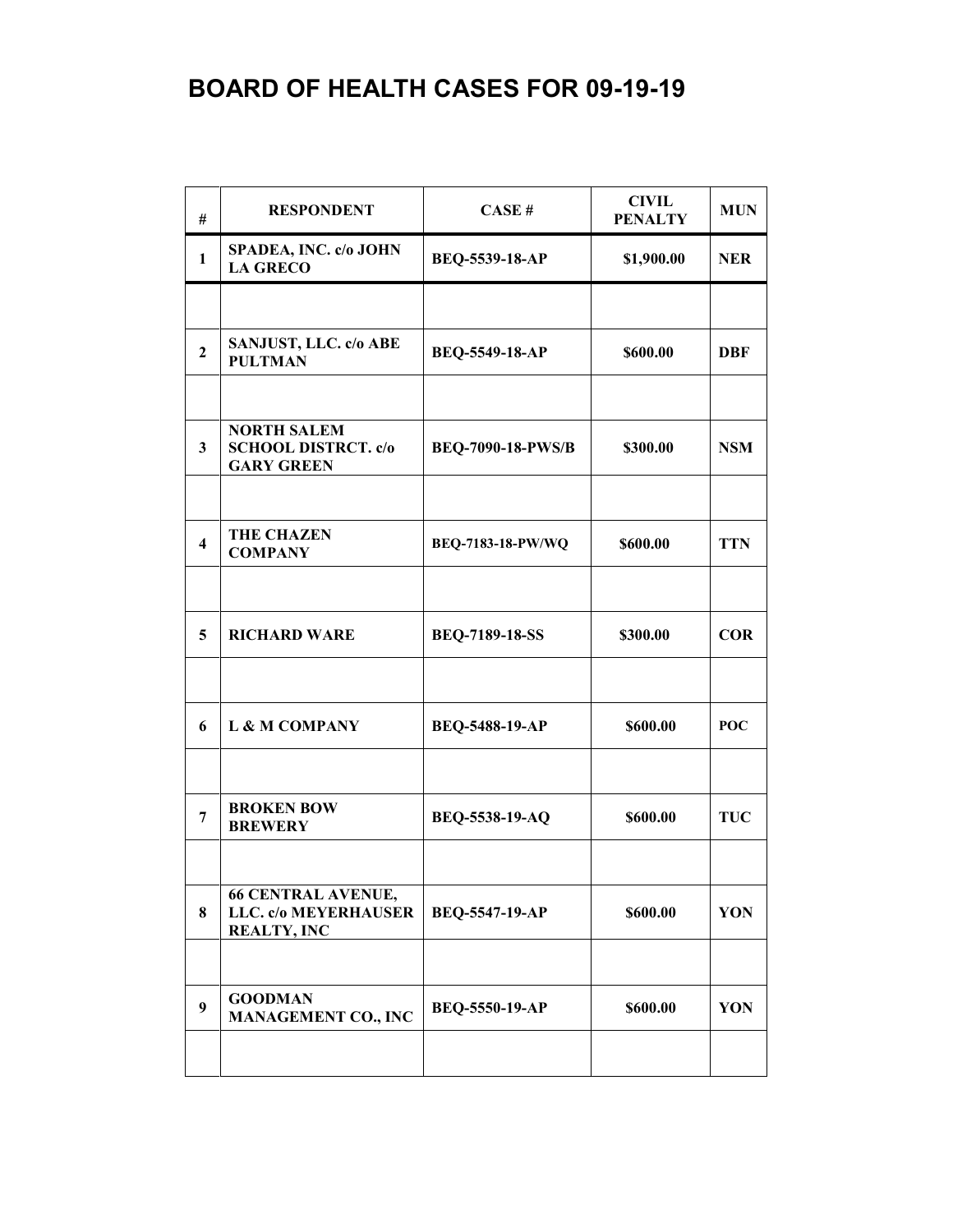| #  | <b>RESPONDENT</b>                                                         | CASE#                 | <b>CIVIL</b><br><b>PENALTY</b> | <b>MUN</b> |
|----|---------------------------------------------------------------------------|-----------------------|--------------------------------|------------|
| 10 | <b>632 PALMER ROAD</b><br><b>OWNERS, INC. c/o</b><br>STILLMAN MGMT.       | <b>BEQ-5551-19-AP</b> | \$600.00                       | YON        |
|    |                                                                           |                       |                                |            |
| 11 | <b>VILLAGE OF CROTON-</b><br><b>ON-HUDSON</b>                             | <b>BEQ-7106-19-PW</b> | \$300.00                       | <b>CRO</b> |
|    |                                                                           |                       |                                |            |
| 12 | <b>NORTH SALEM</b><br><b>MARKET</b>                                       | BEQ-7125-19-PW        | \$300.00                       | <b>NSM</b> |
|    |                                                                           |                       |                                |            |
| 13 | <b>HMOB OF MOUNT</b><br>KISCO, LLC. c/o<br><b>DARREN MCDONALD</b>         | <b>BEQ-7128-19-PW</b> | \$300.00                       | <b>MTK</b> |
|    |                                                                           |                       |                                |            |
| 14 | PMNG MANAGEMENT,<br><b>LLC</b>                                            | <b>BEQ-7130-19-PW</b> | \$300.00                       | POU        |
|    |                                                                           |                       |                                |            |
| 15 | <b>VISTA INDOOR TENNIS</b>                                                | <b>BEQ-7143-19-PW</b> | \$300.00                       | <b>SSM</b> |
|    |                                                                           |                       |                                |            |
| 16 | <b>WHITE HICKORY</b><br><b>ASSOCIATES.</b> c/o<br><b>ROCCO SBLENDORIO</b> | <b>BEQ-7144-19-SE</b> | \$500.00                       | <b>TTN</b> |
|    |                                                                           |                       |                                |            |
| 17 | <b>JUSTIN GURLAND</b>                                                     | <b>BEQ-7193-19-SS</b> | \$800.00                       | <b>YTN</b> |
|    |                                                                           |                       |                                |            |
| 18 | <b>SKYVIEW/WESTVIEW,</b><br><b>LLC</b>                                    | <b>BEQ-7194-19-SS</b> | \$4,350.00                     | <b>COR</b> |
|    |                                                                           |                       |                                |            |
| 19 | <b>CONNOLLY'S</b><br><b>LANDSCAPING</b>                                   | BEQ-7195-19-SS/B      | \$300.00                       | <b>NSM</b> |
|    |                                                                           |                       |                                |            |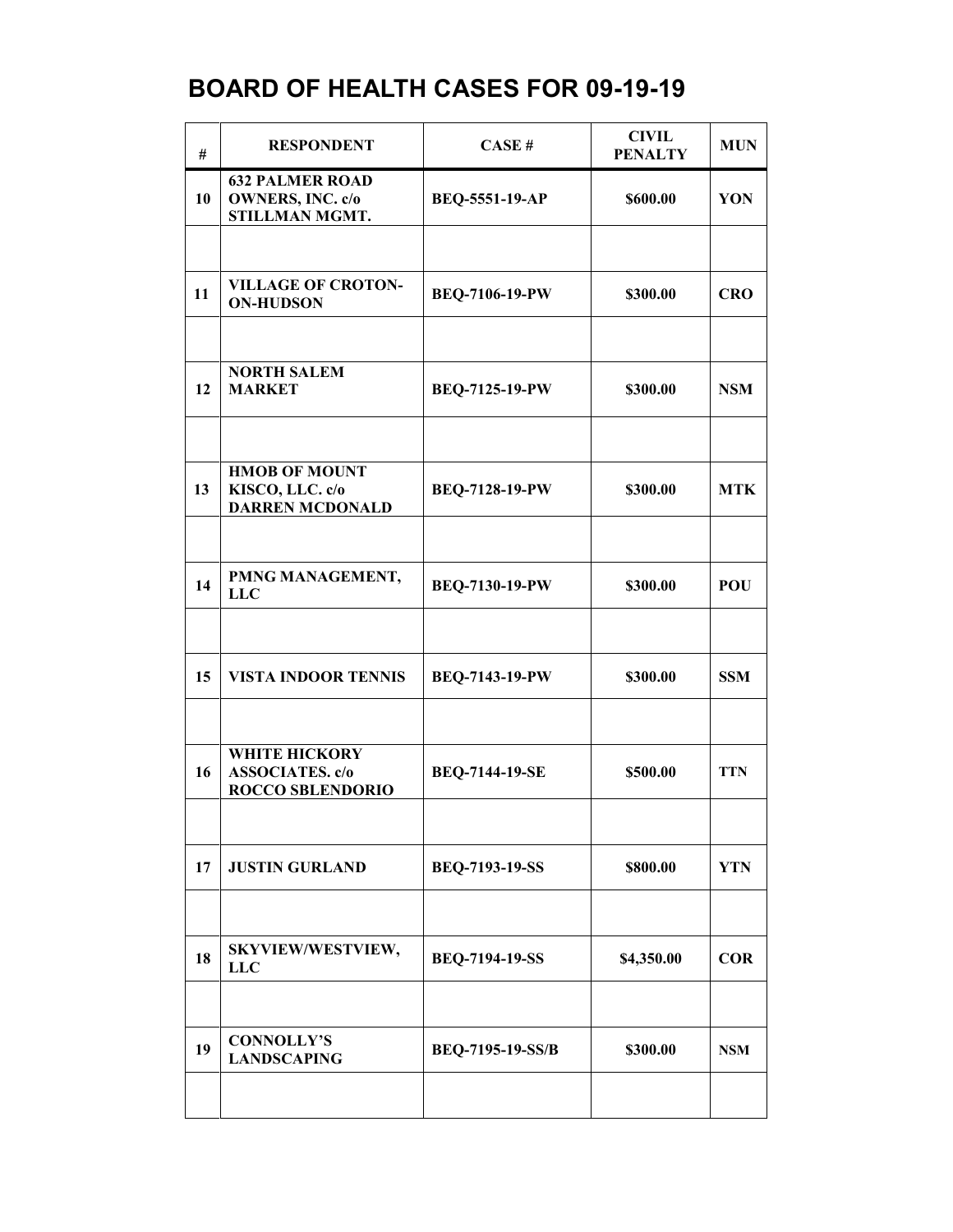| #  | <b>RESPONDENT</b>                                                            | CASE#                    | <b>CIVIL</b><br><b>PENALTY</b> | <b>MUN</b> |
|----|------------------------------------------------------------------------------|--------------------------|--------------------------------|------------|
| 20 | VASOLAS DELI, INC                                                            | BEQ-7935-19-PW           | \$600.00                       | <b>BED</b> |
|    |                                                                              |                          |                                |            |
| 21 | VINCENT LOBUE. d/b/a<br><b>VINNY'S CITGO</b>                                 | <b>OEHRC-403-18-PBS</b>  | \$850.00                       | YON        |
|    |                                                                              |                          |                                |            |
| 22 | <b>ABINGTON SQUARE</b><br><b>CONDOMINIUM.</b> c/o<br><b>WHITE MANAGEMENT</b> | <b>OEHRC-627-18-PBS</b>  | \$3,500.00                     | <b>MMV</b> |
|    |                                                                              |                          |                                |            |
| 23 | <b>200 BUSINESS PARK</b><br><b>ASSOCIATES</b>                                | <b>OEHRC-1840-18-PBS</b> | \$2,500.00                     | <b>ARM</b> |
|    |                                                                              |                          |                                |            |
| 24 | <b>105 NORTHGATE</b><br><b>TENANTS, CORP</b>                                 | <b>OEHRC-2501-18-PBS</b> | \$600.00                       | <b>SCD</b> |
|    |                                                                              |                          |                                |            |
| 25 | 245-55 BRONX RIVER<br><b>ROAD OWNER'S, INC</b>                               | <b>OEHRC-2510-18-PBS</b> | \$600.00                       | YON        |
|    |                                                                              |                          |                                |            |
| 26 | <b>LOCKWOOD MEDICAL</b><br><b>CAMPUS OWNERS, LLC</b>                         | <b>OEHRC-2553-18-PBS</b> | \$1,200.00                     | <b>NER</b> |
|    |                                                                              |                          |                                |            |
| 27 | <b>PETERMARKIANA</b><br>REALTY, LLC. ATTN:<br><b>T.GJONLEKAJ</b>             | <b>OEHRC-2562-18-PBS</b> | \$6,000.00                     | <b>MTV</b> |
|    |                                                                              |                          |                                |            |
| 28 | <b>SHORE ROAD</b><br><b>GARDENS, LLC</b>                                     | <b>OEHRC-2568-18-PBS</b> | \$3,200.00                     | <b>NER</b> |
|    |                                                                              |                          |                                |            |
| 29 | <b>ALSCOT REALTY, LLC</b>                                                    | <b>OEHRC-2572-18-PBS</b> | \$1,600.00                     | <b>BRX</b> |
|    |                                                                              |                          |                                |            |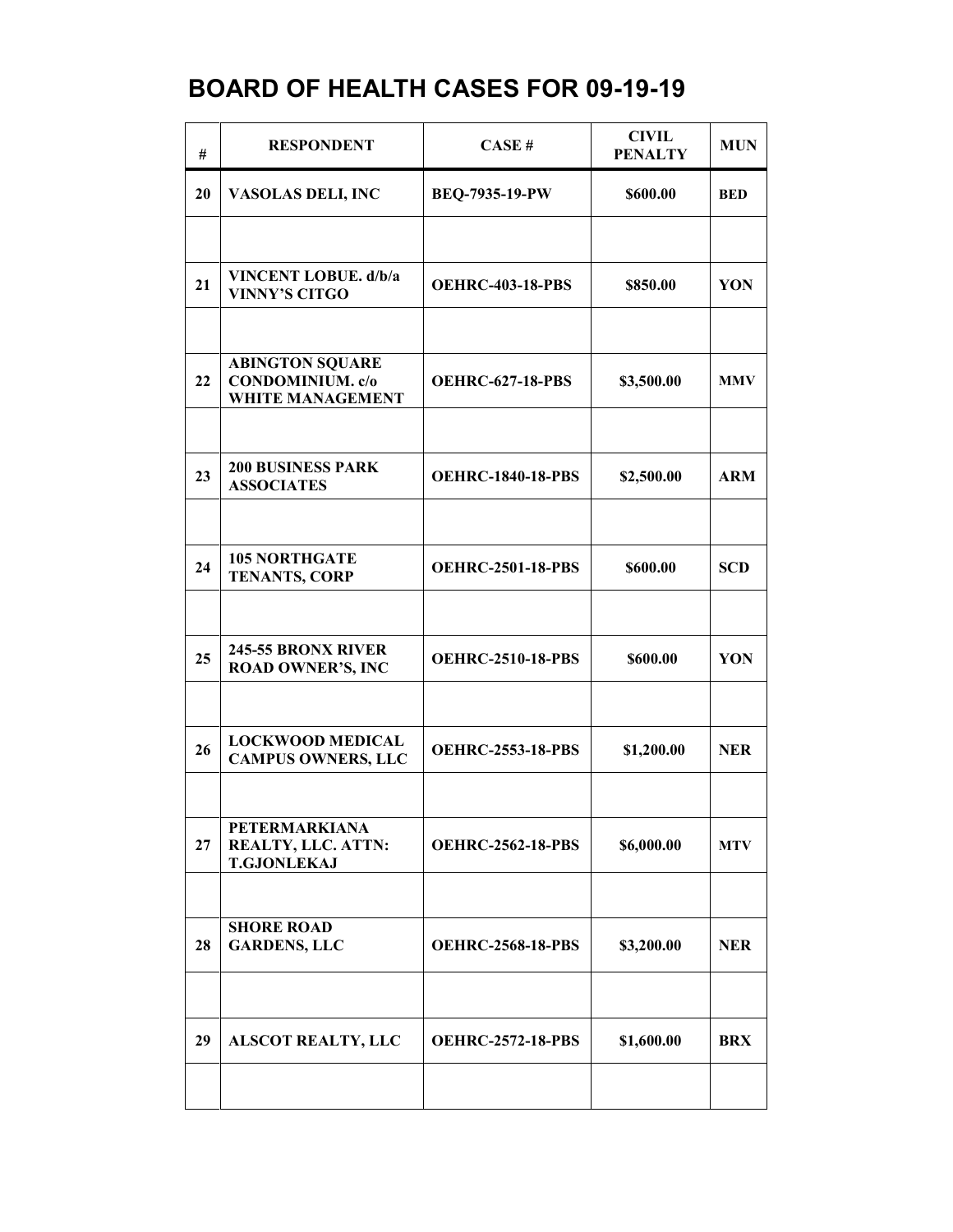| #  | <b>RESPONDENT</b>                                                                                        | CASE#                    | <b>CIVIL</b><br><b>PENALTY</b> | <b>MUN</b> |
|----|----------------------------------------------------------------------------------------------------------|--------------------------|--------------------------------|------------|
| 30 | <b>SUNSET GREEN</b><br><b>HOUSING, CORP</b>                                                              | <b>OEHRC-2575-18-PBS</b> | \$1,600.00                     | YON        |
|    |                                                                                                          |                          |                                |            |
| 31 | <b>495 VAN CORTLANDT</b><br>PARK REALTY, LLC                                                             | <b>OEHRC-2583-18-PBS</b> | \$600.00                       | YON        |
|    |                                                                                                          |                          |                                |            |
| 32 | <b>WESTCHESTER PLAZA</b><br><b>HOLDINGS, LLC</b>                                                         | <b>OEHRC-2585-18-PBS</b> | \$8,400.00                     | <b>MTV</b> |
|    |                                                                                                          |                          |                                |            |
| 33 | <b>JACK DIBONA</b>                                                                                       | <b>OEHRC-012-19-PBS</b>  | \$400.00                       | LAR        |
|    |                                                                                                          |                          |                                |            |
| 34 | <b>S &amp; I SNACK SHOP</b>                                                                              | <b>OEHRC-1202-19-PBS</b> | \$1,600.00                     | <b>COR</b> |
|    |                                                                                                          |                          |                                |            |
| 35 | 536 BEDFORD ROAD,<br><b>LLC</b>                                                                          | <b>OEHRC-1206-19-PBS</b> | \$600.00                       | <b>BED</b> |
|    |                                                                                                          |                          |                                |            |
| 36 | <b>CROWN DELTA, CORP</b>                                                                                 | <b>OEHRC-1208-19-PBS</b> | \$2,250.00                     | <b>YTN</b> |
|    |                                                                                                          |                          |                                |            |
| 37 | <b>FLEETWOOD</b><br><b>HOLDINGS, LLC</b>                                                                 | <b>OEHRC-1701-19-PBS</b> | \$800.00                       | <b>MTV</b> |
|    |                                                                                                          |                          |                                |            |
| 38 | <b>BETHESDA BAPTIST</b><br><b>CHURCH</b>                                                                 | <b>OEHRC-1802-19-PBS</b> | \$750.00                       | <b>NER</b> |
|    |                                                                                                          |                          |                                |            |
| 39 | <b>193-197 EAST POST</b><br>ROAD WP, LLC. c/o<br><b>MINSKOFF GRANT</b><br><b>REALTY &amp; MGMT, CORP</b> | <b>OEHRC-5021-19-PBS</b> | \$600.00                       | WHP        |
|    |                                                                                                          |                          |                                |            |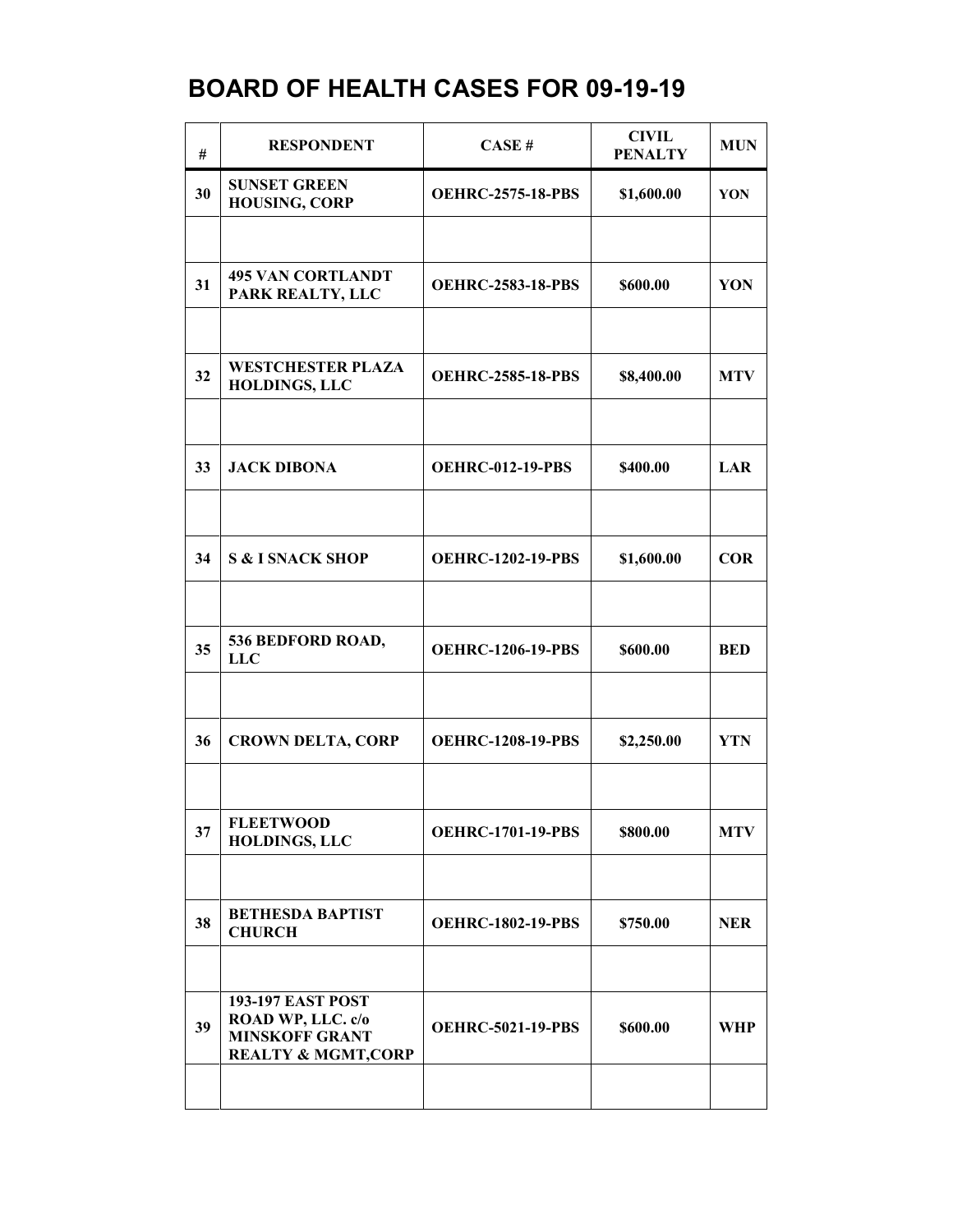| #  | <b>RESPONDENT</b>                                                      | CASE#                   | <b>CIVIL</b><br><b>PENALTY</b> | <b>MUN</b> |
|----|------------------------------------------------------------------------|-------------------------|--------------------------------|------------|
| 40 | 245-55 BRONX RIVER<br><b>OWNER'S, INC. c/o</b><br>PRIME LOCATIONS, INC | <b>OEHRC-1313-16-SP</b> | \$1,000.00                     | YON        |
|    |                                                                        |                         |                                |            |
| 41 | NEW GOLDEN WOK,<br><b>INC/NEW GOLDEN WOK</b>                           | <b>PHP-7797-19-FSE</b>  | \$1,000.00                     | <b>NER</b> |
|    |                                                                        |                         |                                |            |
| 42 | <b>GREELEY GROUP,</b><br><b>CORP/LITTLE THAI</b><br><b>KITCHEN</b>     | <b>PHP-7905-19-FSE</b>  | \$1,050.00                     | <b>CHA</b> |
|    |                                                                        |                         |                                |            |
| 43 | A & S MARKETPLACE,<br>INC/A & S<br><b>MARKETPLACE</b>                  | <b>PHP-7924-19-FSE</b>  | \$500.00                       | <b>MTK</b> |
|    |                                                                        |                         |                                |            |
| 44 | <b>VERACRUZ III, INC/</b><br><b>VERACRUZ III</b>                       | <b>PHP-7938-19-FSE</b>  | \$4,300.00                     | <b>MMV</b> |
|    |                                                                        |                         |                                |            |
| 45 | KIKU SUSHI NY, INC/<br><b>KIKU SUSHI</b>                               | <b>PHP-7945-19-FSE</b>  | \$1,000.00                     | <b>IRV</b> |
|    |                                                                        |                         |                                |            |
| 46 | VITTORIA ZEG, LTD/<br><b>FRANKIE &amp; AUGIE Z</b>                     | PHP-7947-19-FSE         | \$1,100.00                     | <b>YTN</b> |
|    |                                                                        |                         |                                |            |
| 47 | F.M.C. MARKET,<br><b>INC/FRANK'S FOOD</b><br><b>COURT</b>              | <b>PHP-7959-19-FSE</b>  | \$4,150.00                     | <b>ELM</b> |
|    |                                                                        |                         |                                |            |
| 48 | <b>CANCUN DELIGHTS,</b><br><b>INC/CANCUN DELIGHTS</b>                  | <b>PHP-7981-19-FSE</b>  | \$3,600.00                     | WHP        |
|    |                                                                        |                         |                                |            |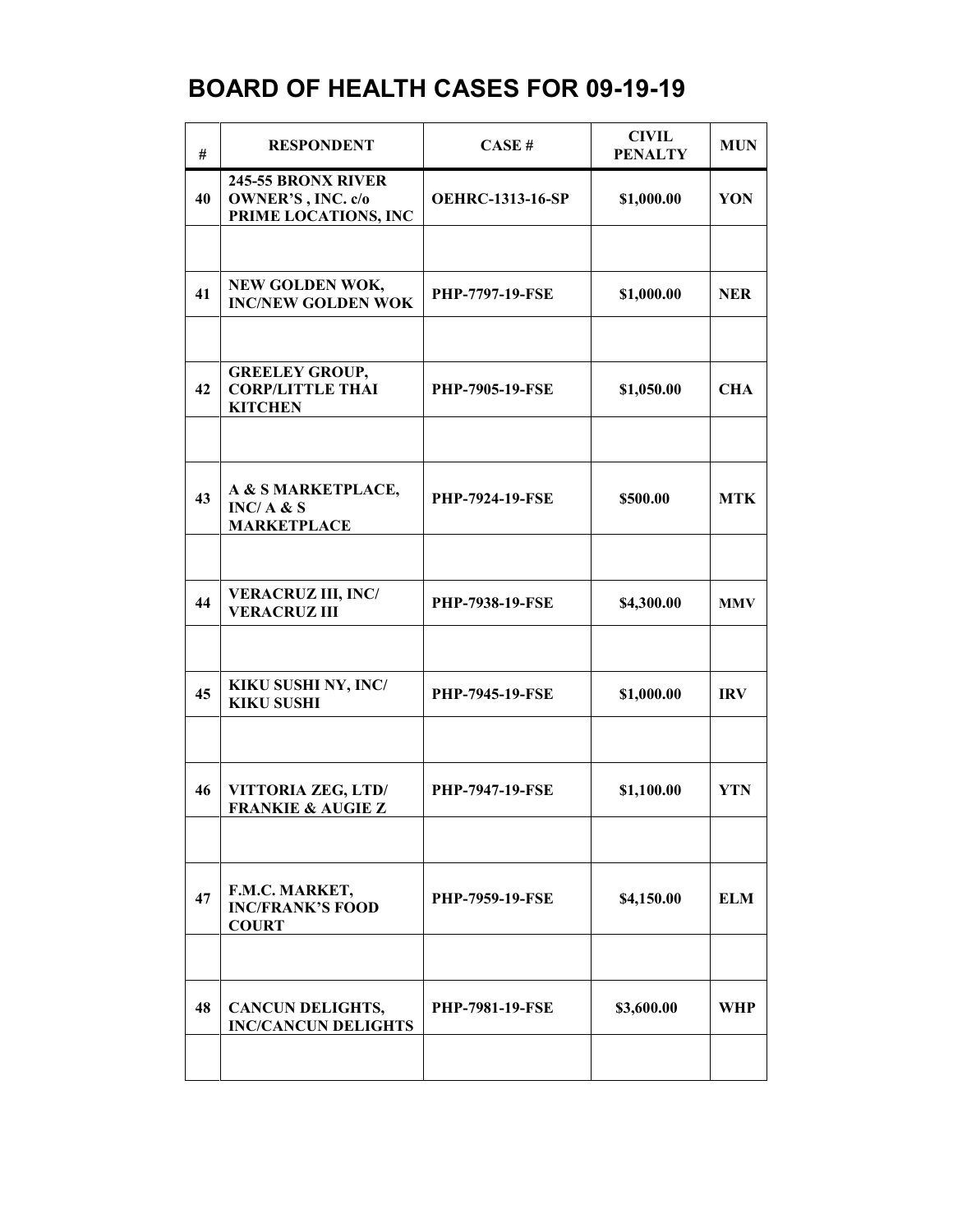| #  | <b>RESPONDENT</b>                                                                                      | CASE#                  | <b>CIVIL</b><br><b>PENALTY</b> | <b>MUN</b> |
|----|--------------------------------------------------------------------------------------------------------|------------------------|--------------------------------|------------|
| 49 | <b>NEW GOLDEN HOUSE</b><br><b>KING, INC/NEW</b><br><b>GOLDEN HOUSE KING</b>                            | <b>PHP-7991-19-FSE</b> | \$300.00                       | <b>YTN</b> |
|    |                                                                                                        |                        |                                |            |
| 50 | <b>SAN VINCENTE</b><br><b>RESTAURANT, INC/</b><br><b>LITTLE MEXICAN CAFÉ</b>                           | <b>PHP-8008-19-FSE</b> | \$3,500.00                     | <b>NER</b> |
|    |                                                                                                        |                        |                                |            |
| 51 | <b>BUTTERFIELD 8 WP,</b><br>LLC/LOLA'S MEXICAN<br><b>KITCHEN</b>                                       | <b>PHP-8203-19-FSE</b> | \$1,900.00                     | <b>WHP</b> |
|    |                                                                                                        |                        |                                |            |
| 52 | <b>WESTCHESTER</b><br><b>OPPORTUNITY</b><br>PROGRAM, INC                                               | PHP-8007-19-HSG        | \$1,200.00                     | <b>NER</b> |
|    |                                                                                                        |                        |                                |            |
| 53 | <b>DEREK ROSSI</b>                                                                                     | PHP-6072-18-LP         | \$2,500.00                     | <b>MTK</b> |
|    |                                                                                                        |                        |                                |            |
| 54 | <b>TOWN SPORTS</b><br><b>INTERNATIONAL, INC/</b><br><b>NEW YORK SPORTS</b><br><b>CLUB LAP POOL</b>     | PHP-7736-18-SPI        | \$2,000.00                     | <b>NER</b> |
|    |                                                                                                        |                        |                                |            |
| 55 | <b>TOWN SPORTS</b><br><b>INTERNATIONAL, INC/</b><br><b>NEW YORK SPORTS</b><br><b>CLUB THERAPY POOL</b> | <b>PHP-7737-18-SPI</b> | \$2,900.00                     | <b>NER</b> |
|    |                                                                                                        |                        |                                |            |
| 56 | <b>BETHEL SPRINGVALE</b><br>INN, INC/BETHEL<br><b>SPRINGVALE INN POOL</b>                              | <b>PHP-7758-18-SPI</b> | \$900.00                       | <b>CRO</b> |
|    |                                                                                                        |                        |                                |            |
| 57 | YORKTOWN CENTRAL<br><b>SCHOOL DISTRICT/</b><br><b>MILDRED E. STRANG</b><br><b>MIDDLE SCH. POOL</b>     | <b>PHP-7946-19-SPI</b> | \$600.00                       | <b>YTN</b> |
|    |                                                                                                        |                        |                                |            |